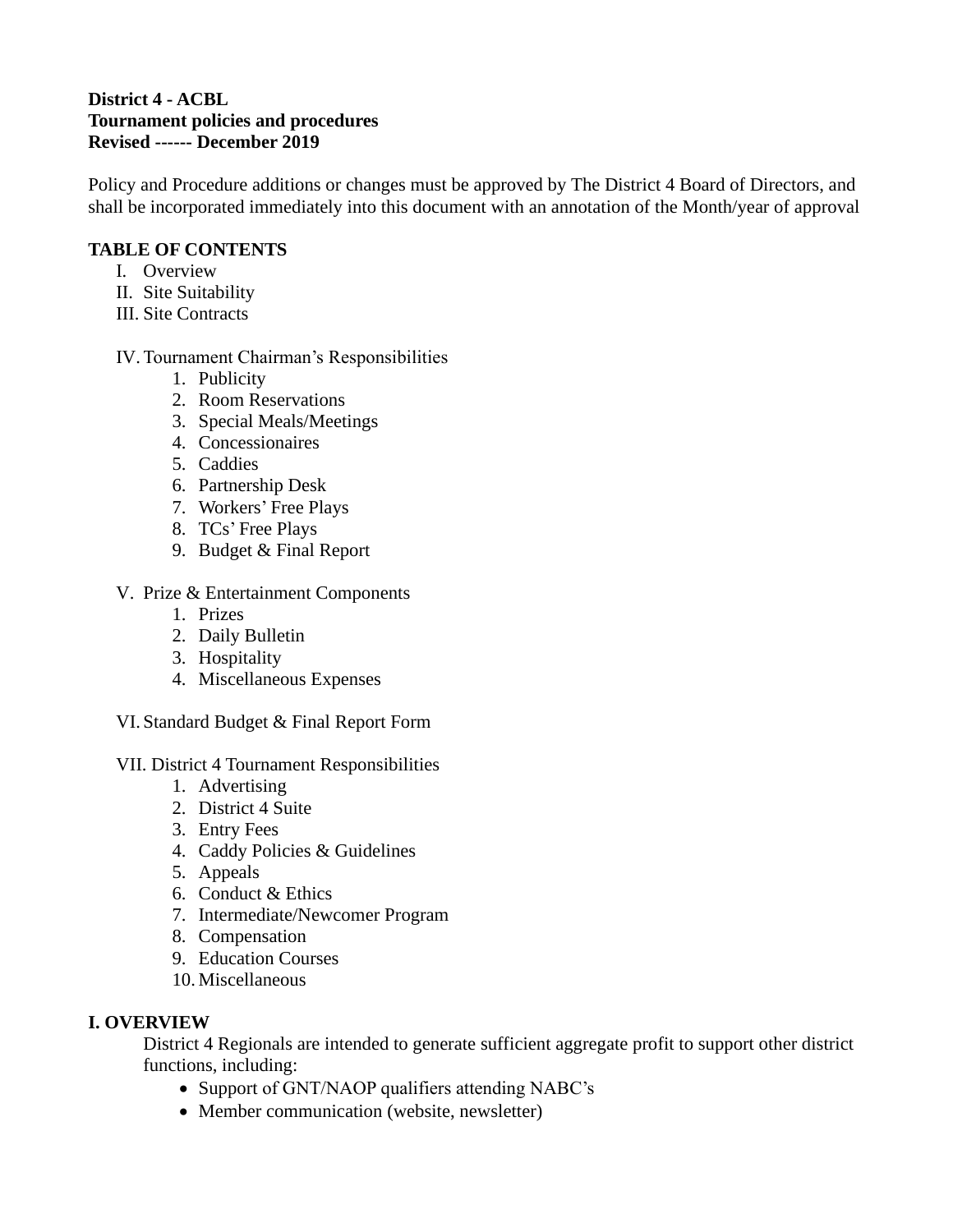- Maintenance and storage of district assets (tables, bid boxes)
- Board functions

District 4's current ACBL Area Manager is Marilyn Wells, gerchkin@optonline.net, 201-819- 4995, who is responsible for staffing of all District 4 Regionals. On-site staffing is determined by the mutual agreement of the DIC and the tournament chair.

The District shall have a Tournament Coordinator who acquires the ACBL sanctions for the District's regionals, tournaments and events (currently, Elaine Weintraub, [elaineweintraub@verizon.net,](mailto:elaineweintraub@verizon.net) 215-561-6581.

The District shall also have a Publicity Chair (currently, Joann Glasson, 215-310-8542, joannglasson@msn.com, whose responsibilities are to assist the Tournament Chairmen in designing and obtaining advertising flyers, and to assure adequate advertising at Regionals and and the District 4 website.

The District 4 Board of Directors shall designate a District 4 Unit as the Host Organization for each Regional. The Host Organization shall designate a Tournament Chair (TC) or Co-Chairs, who must be approved by the District 4 Board of Directors. The TC shall be the primary contact with the tournament site. The TC's preliminary responsibilities are to provide the event schedule and other information for advertising, to prepare a budget for expenditures, and upon approval to proceed with spending.

Schedules, waivers or deviations shall be approved by the Tournament Committee or the District Tournament Chair. The budget shall be approved by the District Treasurer. For the tournament, the TC is responsible for providing partnership desks, daily bulletin, I/N facilities, hospitality, entertainment, etc. The TC shall appoint committee chairs to assist in these efforts.

After the tournament the TC shall provide a complete accounting of all funds to the District and shall remit any net profit to the District 4 treasurer. If funds are required to maintain a bank account without service charge or to make deposits on future year events, those funds may be withheld from the tournament profit.

The TC may petition the District 4 Tournament Committee (ideally at least 12 months ahead of time) for deviations or waivers of District 4 Policies and Procedures as desired or required by local situations or conditions.

# **II. SITE SUITABILITY**

The ACBL area manager or his designee shall review any proposed playing space that has not been previously used for a District 4 Regional. Special attention shall be paid to the lighting and to the number of tables that the space can comfortably accommodate. He reports his findings to the Tournament Chair. Playing sites must be at a single facility. Sites must be in compliance with the Americans with Disabilities Act or have a legally recognized exception.

#### **III. SITE CONTRACTS**

Commitments to hotels and convention centers must be made via signed contracts. All contracts must be reviewed before signing by the Site Manager, currently Bob Glasson, [bglasson45@gmail.com,](mailto:bglasson45@gmail.com) 609-203-1250. The Tournament Chair is the only person authorized to sign the final contract.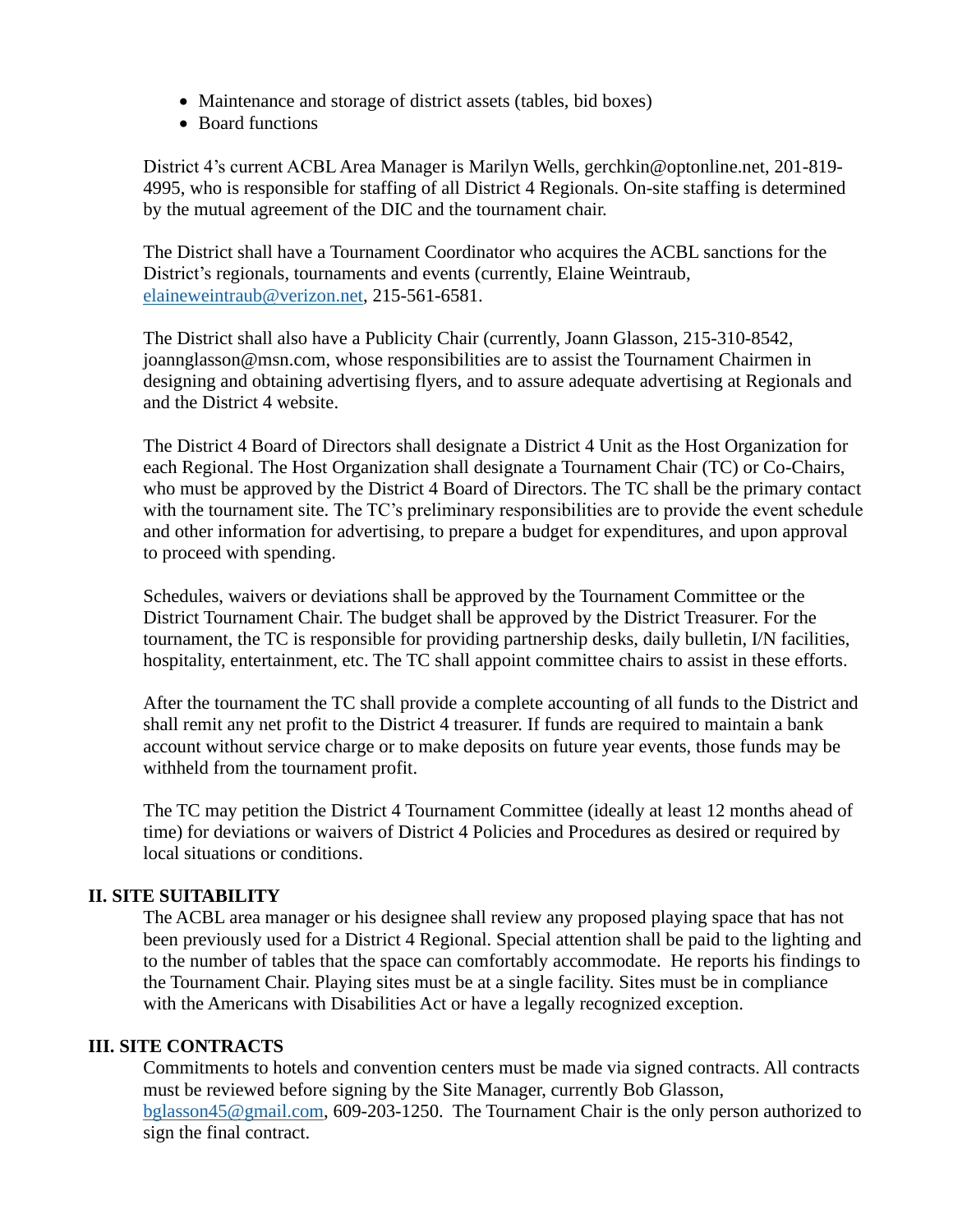Contracts shall include the following features:

1) A reasonable sleeping-room rate for single or double occupancy, with special charges for extra features negotiated ahead of time. Attempts should be made to obtain even lower rates for tournament staff.

2) The hotel may require room blocks with cut-off dates, but they shall honor the bridge rate upon request until the end of the tournament if rooms are available when requested. The hotel must guarantee that the contract bridge rate is the lowest available rate during the tournament with the exception of regular contract groups whose rates are not available to the general public. TCs should periodically check total room-night reservations and available rooms, and should periodically obtain room reservation lists.

3) The hotel may require penalties for premature check-out from sleeping rooms. If so, they must inform all hotel guests upon making their reservations, and the Director in Charge must be extremely careful with Staff reservations.

4) Any room- or revenue- guarantee is waived due to circumstances caused by "Acts of God" (e.g. flood, tornado, hurricane, earthquake, snow or ice storm).

5) Free parking for all participants unless that would require unreasonably higher room rates (if necessary, negotiate for best scenario possible).

6) Function rooms blocked and assigned for District 4 use for every day of the Regional unless the Director in Charge releases specific areas for specific times when they will not be needed. If space is to be leased to other organizations, their use must be compatible with ours.

7) Charges for playing space in hotels will be considered in the context of other hotel charges (hospitality and other amenities).

8) There should be no charge for a Tournament Office conveniently located near the playing rooms, or for a caddy/supply room. A sufficient number of keys shall be provided for each room.

9) A room suitable for possible District 4 board meetings.

10) Ample waste cans provided free of charge in playing rooms. Rest rooms cleaned and supplies replenished frequently as needed.

11) Water and ice stations provided, checked frequently, and maintained as needed -- at least one per 2500 sq. ft. of playing space and one per smaller room.

12) If economically feasible, a snack bar operating at reasonably thorough hours (ideally open ½-hour before game times and close ½-hour before the end of each session) should be set up providing food, coffee, and soft drinks at reasonable prices. Hours of operation shall be posted, and announcement made in playing areas 30 minutes prior to closing.

13) Designated smoking areas (outdoors) such that players do not have to pass through them to get to playing rooms or rest rooms – all rest rooms shall be non-smoking.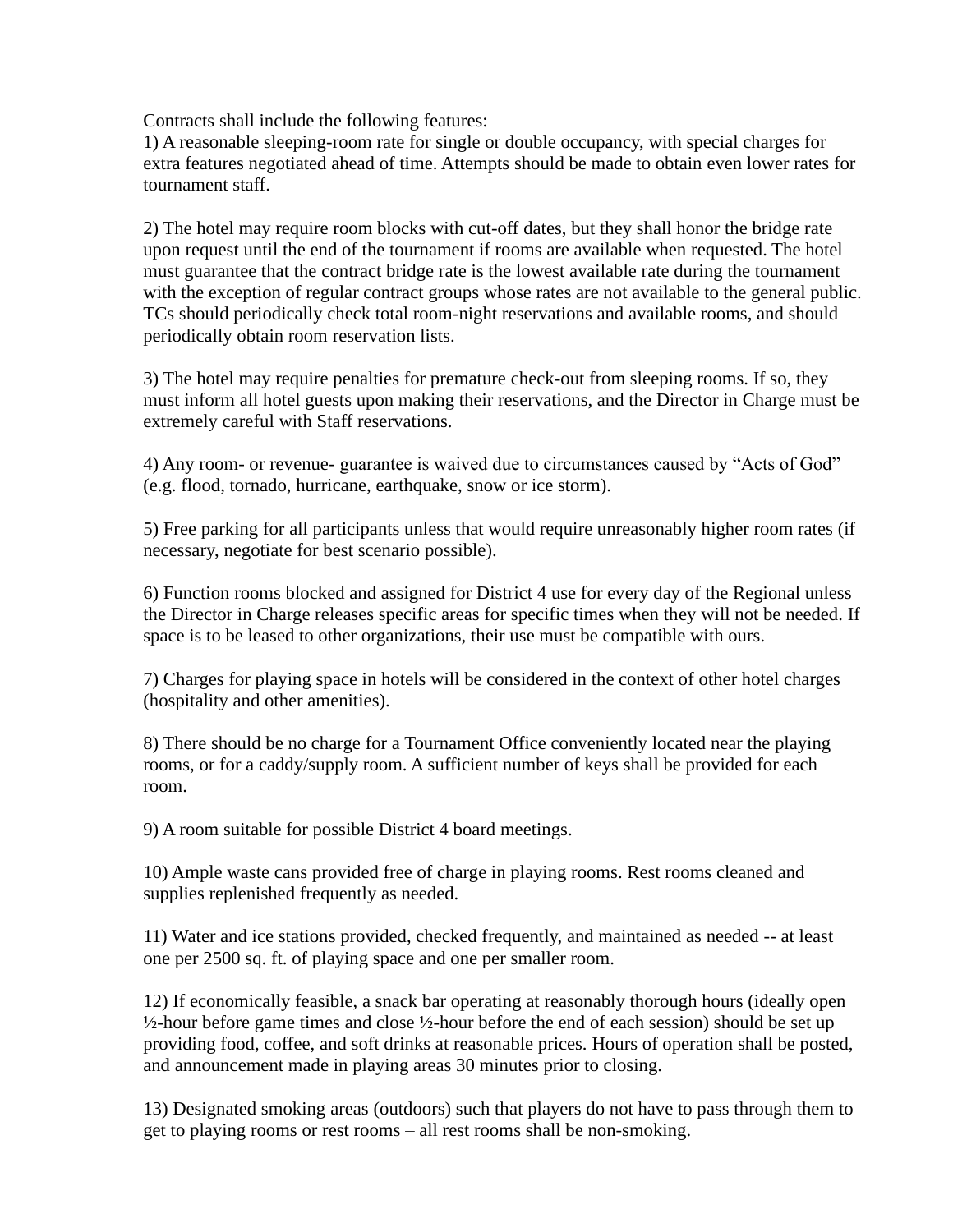14) If the local Unit cannot provide a sufficient amount of card tables for the regional tournament, then the District 4 card tables shall be delivered to the site loading dock. Site personnel shall provide set-up and then post-tournament take-down and return to the loading site. The site shall provide all chairs and necessary long tables. (TC shall provide required numbers of each to the site). The District 4 Bidding Boxes shall be delivered to the site with the card tables. TC must be aware if local tables are used and the Director in Charge (DIC) must be made aware that the

Bidding boxes came with the District Tables. If local tables are used, arrangements must be made to get bidding boxes to the site.

a) Where the cost to deliver the District card tables to a site would prove to be prohibitive, then the TC shall make the proper arrangements to provide the required amount of tables for the tournament.

## **IV. TOURNAMENT CHAIRMAN'S RESPONSIBILITIES**

1. Publicity

District 4 pays for costs of preparing flyers, which is usually arranged by the TC/committee coordinating with the Publicity Chair. TCs shall submit a suggested event schedule to the District 4 Tournament Coordinator for approval 10-18 months before the tournament. The Tournament chair shall be given great latitude in choosing a schedule, but guidance from the Tournament Committee and other tournament chairs shall help to form the final schedule. Also, great care must be used to not over schedule events at a small Regional Tournaments. All Knock-out events and Side Game Series shall be named by the TC, but prior approval from the District 4 Board must be obtained before naming the entire tournament for an individual or sponsor. TCs also shall prepare information for advertising on the reverse side of the tournament flyers, which shall include:

- 1) Host hotel address/phone-number/rate/cut-off-date, airport shuttle service, area attractions, unique "selling points" for the tournament, etc. If a hotel logo is to be used, permission must be granted by the hotel and approved by the District 4 Publicity Chair.
- 2) The tournament title and statement of District 4 sponsorship (e.g. District 4 Valley Forge Regional, District 4 Lancaster Regional, District 4 Liverpool Regional, District 4 Harrisburg Regional, District 4 Wilmington Regional, District 4 Scranton Regional, etc.)
- 3) Any information required to allow players to easily request the bridge rate at the host hotel, and that the TC should be consulted for any other housing questions.
- 4) Names, e-mail addresses, and phone numbers for Tournament, Partnership, and I/N Chairmen.
- 5) Teacher programs or Director's courses or any other special courses to be offered.
- 6) Any special entertainment or hospitality features planned.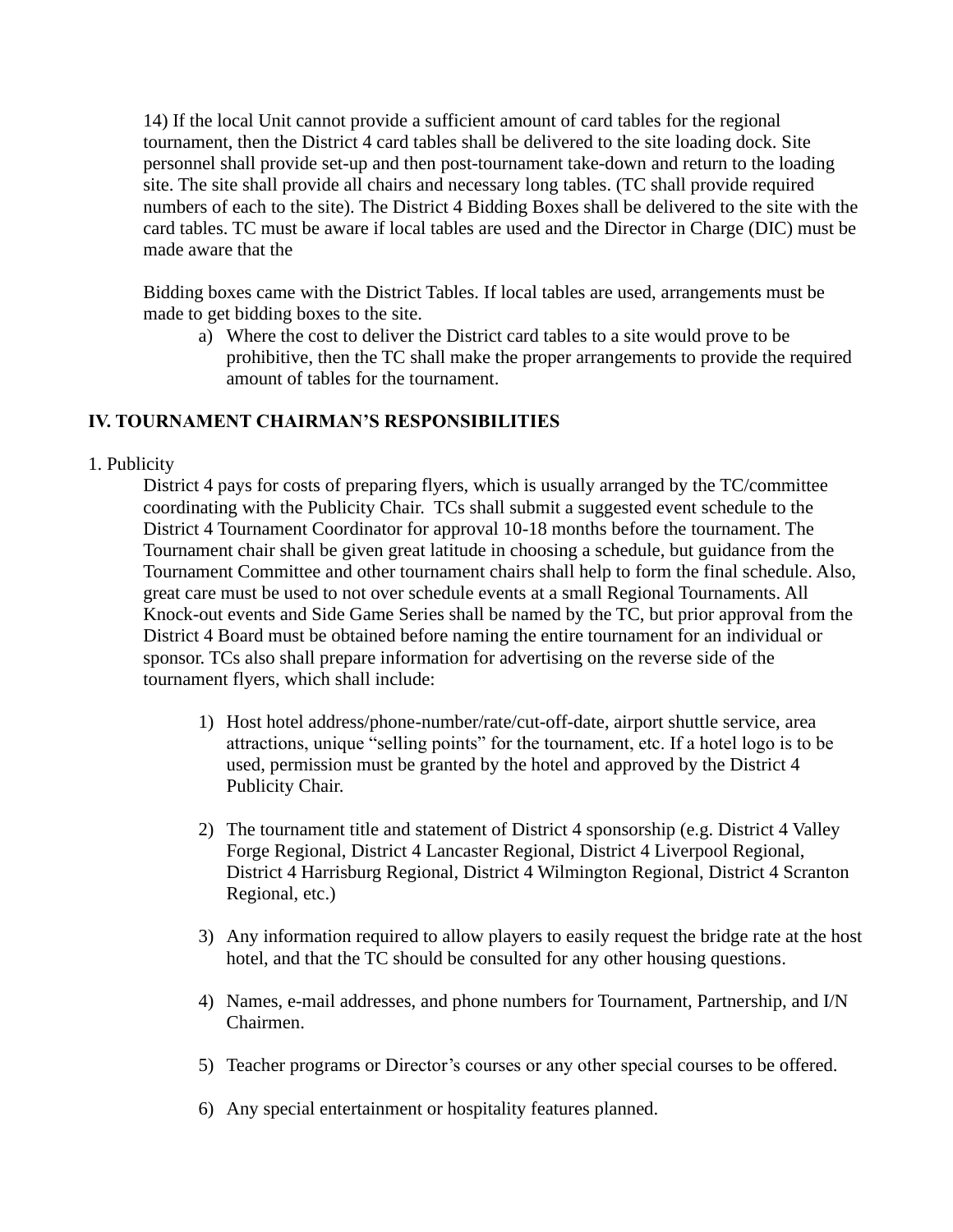#### 7) The schedule-side of the flyer shall include:

a) Stratification levels for Open events (currently 0-750, 750-2000, 2000+). Strata-Flighted events shall show the pertinent levels on the event listing. A/X fields should be divided so that 40% of the players qualify for the X stratum. Stratification will be based on the average of the pair or team. Advertised strata shall be structured so that anticipated 40% of entries will meet the requirements.

b) Open Knock-outs are bracketed and have no playbacks until the finals. With two (2) or less brackets, the top bracket shall be handicapped.

c) Swiss Team events shall state whether the event is a play-through or with a break. The DIC and TC shall determine the number rounds (matches) and the number of boards for each round. All Swiss teams shall be run using the 20 Victory Point Scale.

#### 2. Room Reservations

The TC shall be prepared to arrange for the District 4 Treasurer to provide assurances of payment to the Contract Site. The TC shall establish a Master Account with the tournament hotel, which will serve to guarantee District 4 Directors' and workers' rooms as well as to record hotel expenses to be paid. At the end of the tournament the TC shall pay his/her portion of the charges.

The TC shall request from the Director in Charge a list of the Directors and their hotel requirements. The TC shall make appropriate hotel room reservations for them guaranteed by the Master Account. The TC shall also make room reservations for the District 4 President, and for those local workers whose continuous presence is required for smooth and efficient operation of the tournament – usually the TC, Daily Bulletin Editor, Partnership Chair, Intermediate – Newcomer Chair, Pre-duplication Chair (only if boards are duplicated on site each day) and Hospitality Chair

#### **3. Special Meals/Meetings**

Before the tournament, the TC shall consult with his District President about the need to arrange for a District meal-meeting. If any of these are to be held in the hotel, the TC shall determine probable attendance and shall provide menu choices/prices to the President. The TC shall arrange for the meal. The cost of any district meals shall be separately stated in the tournament financial report.

#### **4. Concessionaires**

The TC may arrange for a bridge-book dealer, who should be given ample space in a hightraffic area. Other concessions are allowed at the discretion of the TC, making sure that sufficient space is available so that traffic is not impeded. If any revenue is received from any merchandiser, this revenue shall be included as income in the TC's Final Report.

#### **5. Caddies**

When the tournament Event Schedule has been approved and the official table estimate has been made, the TC shall consult with the Director in Chief to tabulate the number of caddies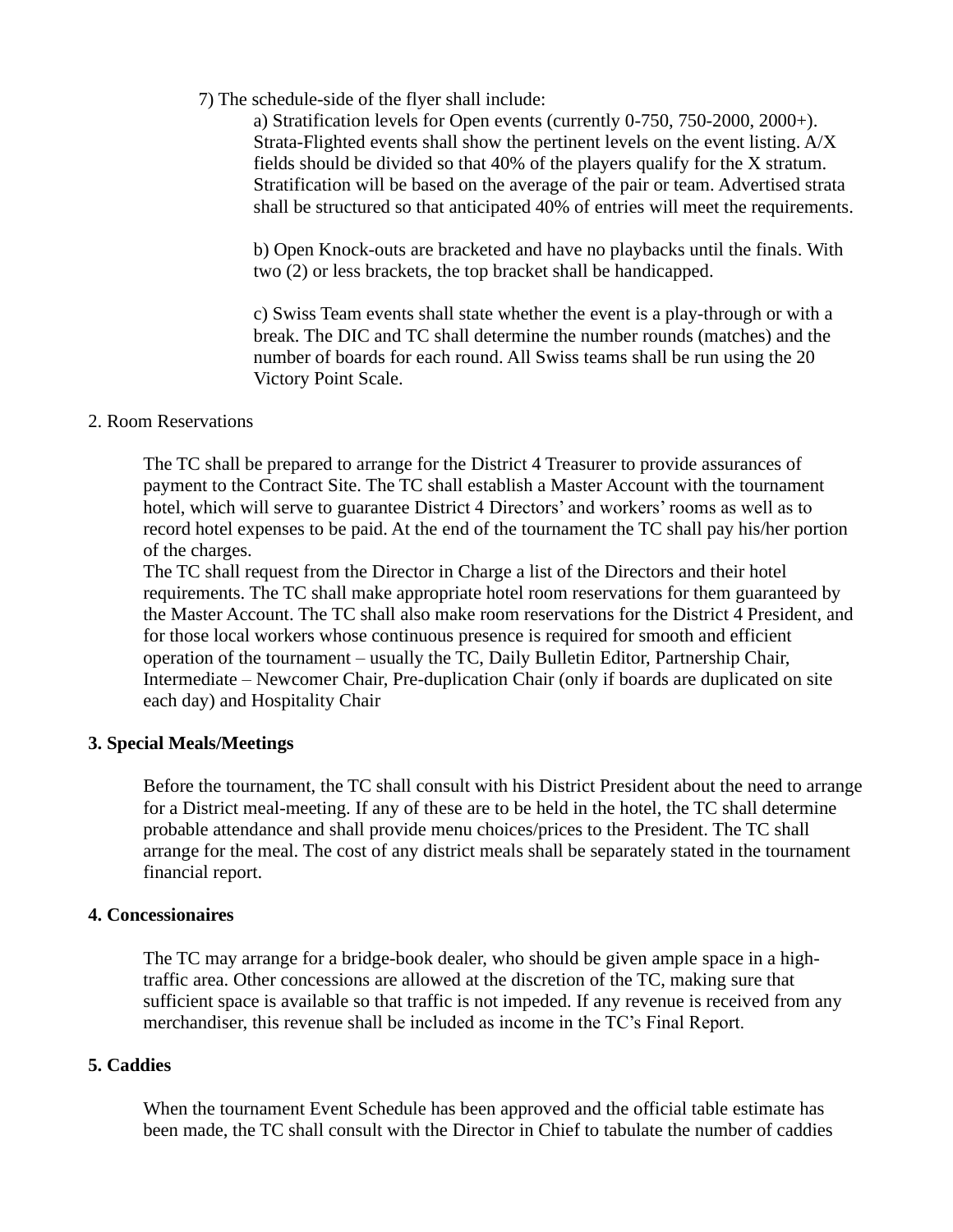needed for each session. The TC shall then appoint a Caddy Chairman to obtain those caddies. The TC shall include a caddy per-session pay-rate in the proposed Budget which is consistent with rates paid at sectional tournaments within the area. Caddy payments are made by the Director in Charge.

#### **6. Partnership Desk**

The Partnership Chairman will necessarily begin work with the pre-tournament phone calls and e-mails received. At the tournament the Partnership Chair shall maintain a partnership desk before each session (beginning 1-1/2 hours before the main daily multi session events and ½ hour before normal single session events). The Partnership Chair shall create a list of requesting players which includes their master-point holdings, the dates/sessions/events requested, and the player's tournament housing locations. The Partnership Chair shall attempt to evenly match partnerships and team-mates according to master-point holdings. The Partnership Chair shall have a stand-by player readily available for times when a requester remains un-matched – the stand-by player receives free entry for the played session(s). The Partnership Chair shall consult with the I/N Chair to determine who will do partnerships for the I/N events.

#### **7. Workers' Free-plays**

In order to reward their volunteer workers, TCs are allotted single-session free-plays in amounts based on their tournament's attendance – 100 single-session free-plays for up to 1000 Tables, 175 for up to 2,000 tables plus 25 more for each additional 1,000 tables or portion thereof. Freeplays should normally be awarded at up to 13 for Committee Chairmen (e.g. Partnerships, Daily Bulletin, Hospitality, and one per two work-sessions or equivalent for volunteer workers. Additional free-plays (up to 50) may be requested from the District 4 President for workers in an Open Hospitality Suite (or in other special capacities) when the TC is unable to provide general "hospitality" (e.g. because hotel food prices are exorbitant). The TC shall create a freeplay template for duplication cut to dollar-bill size. These free-plays must be designated and authorized by the TC. They are not transferable, and may be used only at that tournament

#### **8. TCs' Free-plays**

TCs are awarded a total of 19 free-plays per tournament for themselves. If TCs are unable to play in their own tournament they shall be issued vouchers that can be used in other District 4 Regional Tournaments during the next 12 months.

#### **9. Budget and Final Report**

District 4 designates a portion of the entry fees to be used for entertainment. The TC will prepare a budget based on this estimate. If it becomes apparent during the tournament that actual attendance will exceed the estimate, additional entertainment may be allotted (e.g. free snack bar credits, last-day lunches, etc.). The budget for entertainment and hospitality shall be determined by the TC and the District Treasurer.

TCs shall prepare a proposed budget for spending the entire entertainment allotment, and shall adjust it as necessary. The budget proposal shall be initially submitted 3-6 months before the tournament.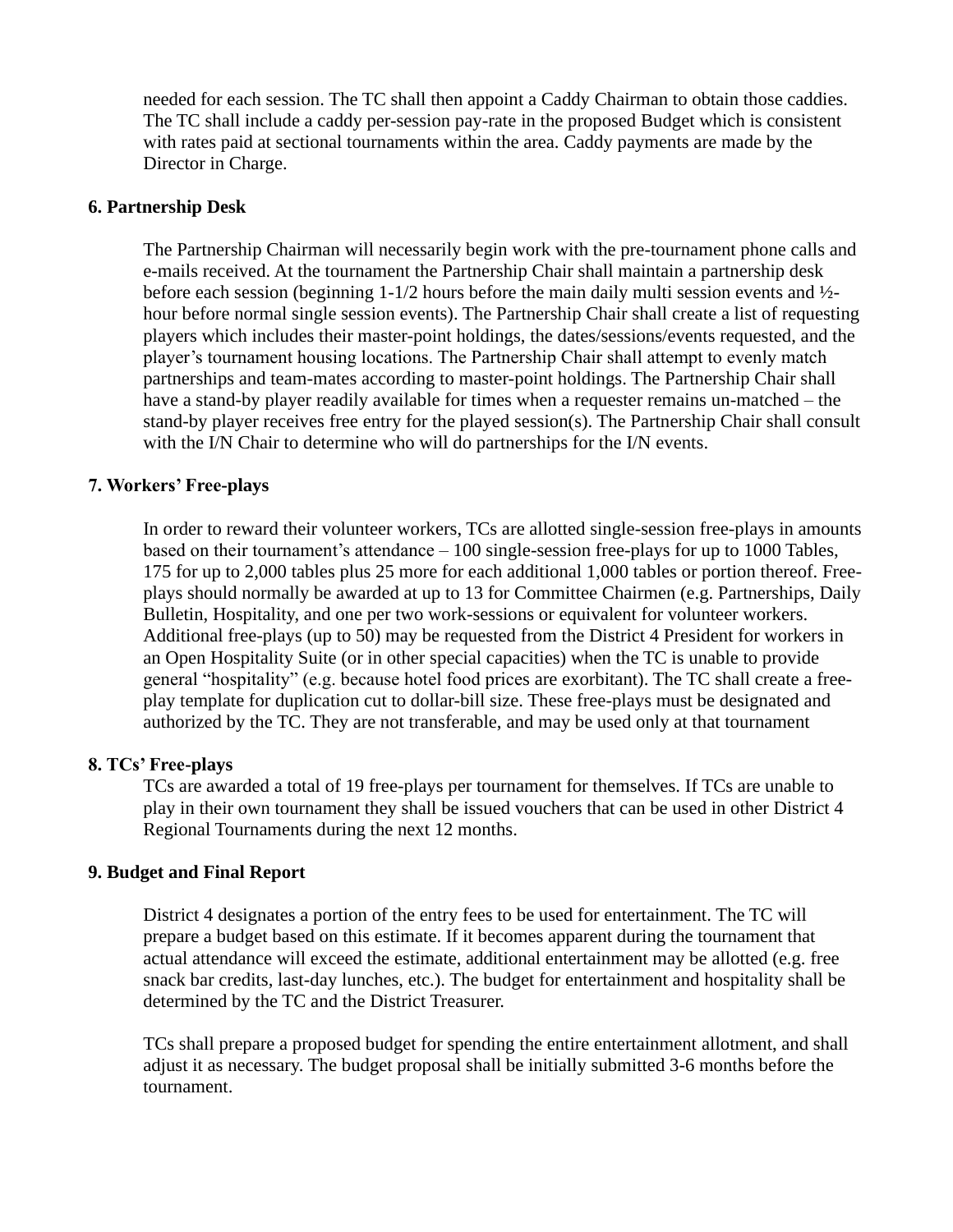If pertinent, TCs shall request funds from their local government's Hotel Accommodations Tax Fund. This, and any corporate- and personal- sponsorships, are to be secured under the auspices of District 4 or local Host Organization (rather than to any individual), and are to be included as income on the Budget & Final Report form.

TCs shall receive preliminary monetary advances as required to adequately prepare for the tournament, including an advance up to \$5,000 to cover preliminary expenses immediately upon approval of the budget. In certain special cases of need, advances may be made prior to formal budget approval. In addition, advances will be made to cover payments required by hotels prior to the tournament. TCs shall pay for their expenditures (advisable to open a dedicated checking account), saving all receipts for inclusion of copies with the Final Report to the District 4 Treasurer. During the tournament, TCs may also receive fund advances as needed from the Director in Charge.

After the tournament, the TC shall prepare a Final Report by completing the "ACTUAL" column of the approved Budget Form. TCs that have another regional scheduled within the next two years may retain up to \$1,000 for use in preliminary expenditures for the next regional. The District 4 Treasurer shall be sent a check for any remaining funds along with a copy of the Final Report; copies of receipts for all expenditures (keep originals in TC's tournament file). Items of expenditure will include Daily Bulletin, tournament hospitality, I/N and workers' parties, and various miscellaneous items. Details of these budget entries are discussed in the next section (Entertainment Components), and standard Budget and Final Report forms are subsequently displayed with capabilities for printing them to paper or submitting them electronically. The final report shall be submitted to the District President, District Treasurer, District Finance Committee Chair and District Tournament Committee Chair within ninety (90) days from the last day of the tournament.

# **VI. PRIZE & ENTERTAINMENT COMPONENTS**

1. Registration Gifts:

Registrations gifts will not be provided at any of the District 4 Regional Tournaments except for the following situations:

1) Lancaster Regional Tournament where calendars are provided that advertises the following year's District 4 Regional Tournaments.

2) Intermediate / Newcomer Registration at all the District 4 Regional Tournaments.

2. Prizes:

Except for the Intermediate / Newcomer events, section / stratum tops will not be awarded to the participants for the major regional events.

The TC shall provide additional section/stratum tops (less than 300 master points) to the Intermediate/ Newcomer (I/N) Chair, who will award them directly along with the overall I/N trophies that the I/N Chair will have procured before the tournament.

#### **3. Daily Bulletin:**

A pre-published Daily Bulletin should be available online for the first day and should include a District 4- "ground rules" for the tournament. This should contain:

1) Entry fees as established by the District 4 Board of Directors. Entry fees for all events will be the same except for the first full day free entry for 0-5 master points I/N players only.

2) Special youth discounts.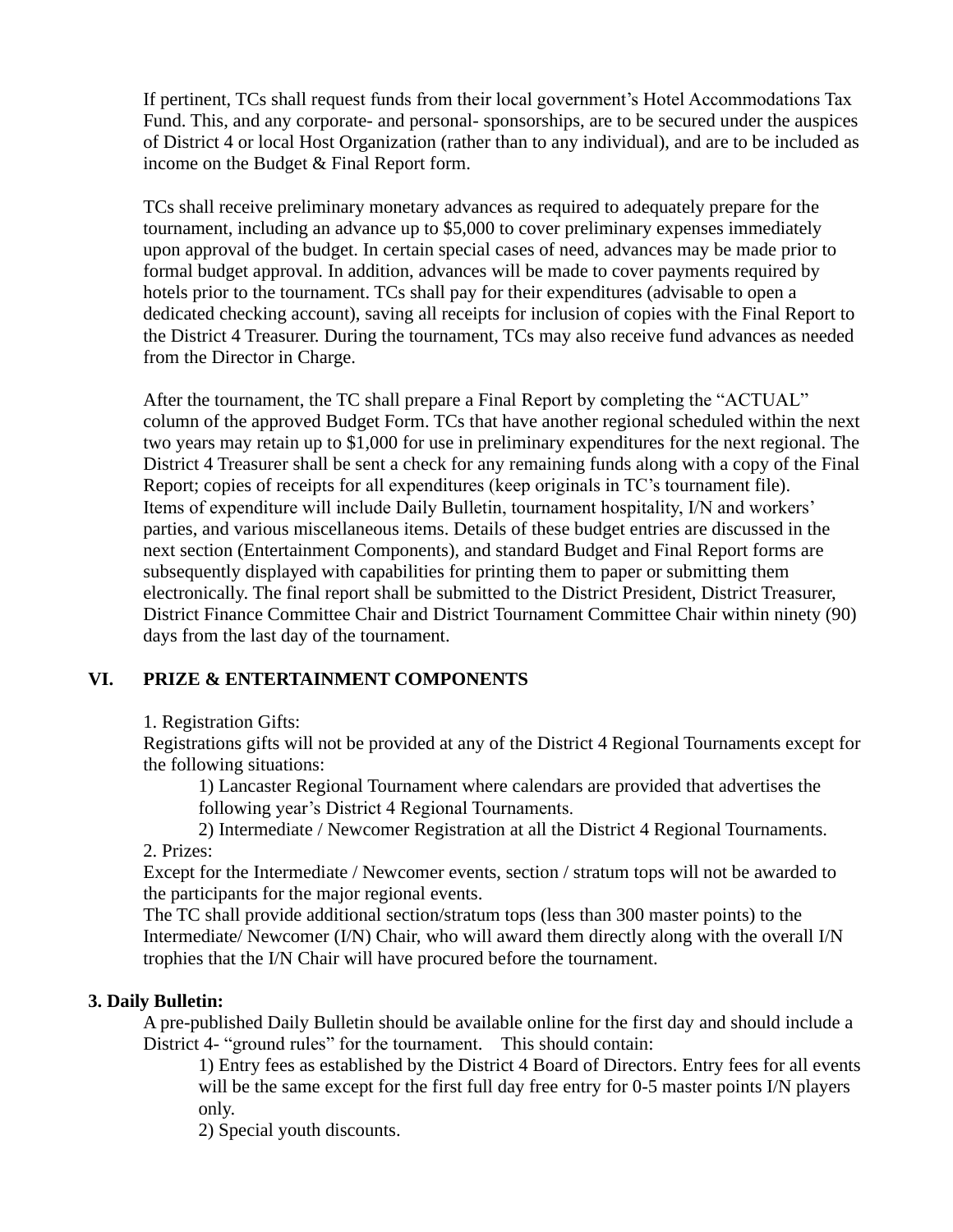3) Players with non-ACBL master points must inform the Director before entering any flighted, stratified, bracketed, or handicapped event so that proper placement can be made. Failure to do so may result in disqualification and loss of any master points won; 4) Cell phones and pagers must be turned off – first infraction will be penalized in accordance with ACBL Guidelines. For emergency situations, leave the cell phone with a Director;

5) Bid boxes must be used in all events unless pre-approval has been obtained for sightor handicap problems – if so, explanatory cards obtained from the Tournament Office must be displayed during play;

6) Required carding and bidding-convention pre-announcements

7) ACBL 4 Zero Tolerance Policy;

8) Use "please" when calling for a Director or caddy;

9) Bridge is a timed event – slow play will be monitored, and penalties may be assessed when appropriate warnings are not heeded;

10) Hospitality breaks will be one per session in a Pair event.

11) Smoking is allowed only in designated areas, and never in any playing room;

12) Recorder's name, location of Recorder forms (usually Information Table or

Tournament Office), and that completed forms may be returned to any Director; 13) No pets, except for service animals;

14) No children unless caddying, competing, or following strict kibitzer rules;

15) No guns, knives, explosives, or other instruments of weaponry:

16) Excessively strong fragrances or poor personal hygiene may lead to refusal of admission to-, or removal from-, the playing area;

17) No sleeping in hotel lobbies or common areas;

18) Explanations of Knock-out and Side Game Series Events are always welcome.

19) The TC also should publish daily information in each issue, including:

a) Today's and tomorrow's event schedules/locations;

b) Tonight's "hospitality" (food, etc.), or location of Hospitality Suite;

c) When pertinent, the date/time/location of District 4 Board meetings;

d) When pertinent, the date/time/location of other District 4 member meetings, such as, NABC, Tournament, Nominating, etc.

e) Appropriate I/N news in the I/N section (event schedules, results, hospitality, guest speakers, etc.).

District 4 uses BridgeFinesse online bulletins.

# **VIII. Hospitality:**

A large part of the Prize & Entertainment allotment is usually spent on "hospitality." Frequently this takes the form of food and drink served by the hotel after the evening session in a common area where all players can easily partake.

In some hotels where "catered" food prices are prohibitively high, the TC may instead operate an Open Hospitality Suite (with hotel knowledge/permission). When this is done there shall be No Smoking, and if alcoholic beverages are served there shall not be anyone under age 21 present without their parent or guardian.

The TC may choose to provide extra gifts distributed to the players during a playing session in the form of tangible gifts or Snack Bar tickets (for the latter, be sure to arrange with the hotel for their collection and subsequent counting and payment).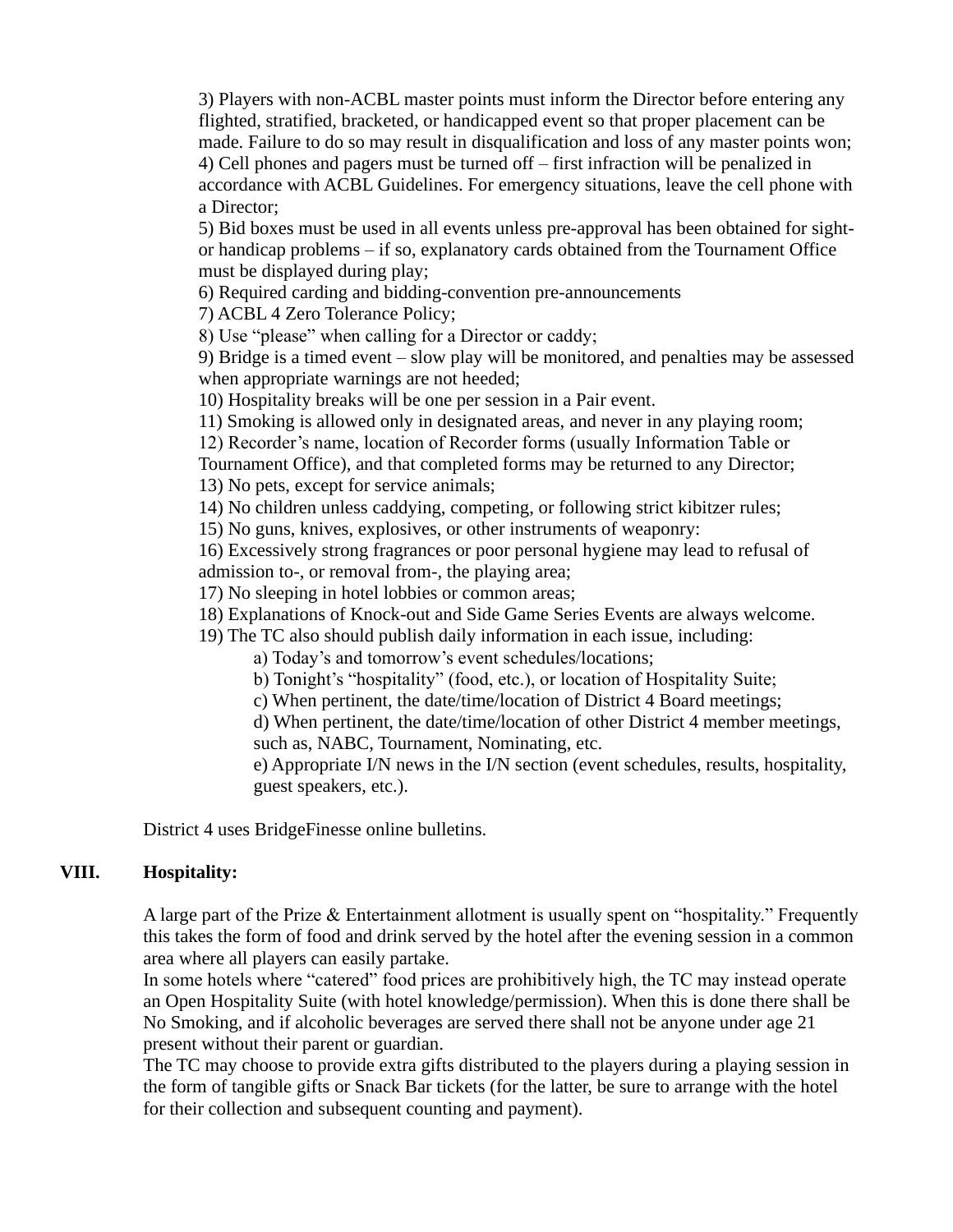#### **5. Miscellaneous Expenses**

1) Intermediate/Newcomer Party: The TC may arrange with the I/N Chair to provide a special "hospitality" for the I/N players, which works best if done in the I/N playing room itself.

2) Workers' Parties: The TC should provide a special event (lunch, party, etc.) for Committee Chairmen and pertinent other workers. This could profitably be used to include a short work session to plan activities before- or evaluate performance after- the tournament.

3) Tips: Exceptional service deserves to be rewarded – several hundred dollars of Prize & Entertainment money is often reserved for outstanding hotel service employees. In addition, the Chief Director will similarly reward excellent service for card-table handling and general set-up and take-down.

4) Additional I/N promotional advances (see I/N Program, p.15);

5) Other expenses that may be encountered include printing of restaurant guides and posters, rental of extra easels and/or bulletin boards, caddy recruiting, badges for Committee Chairs and caddies, etc.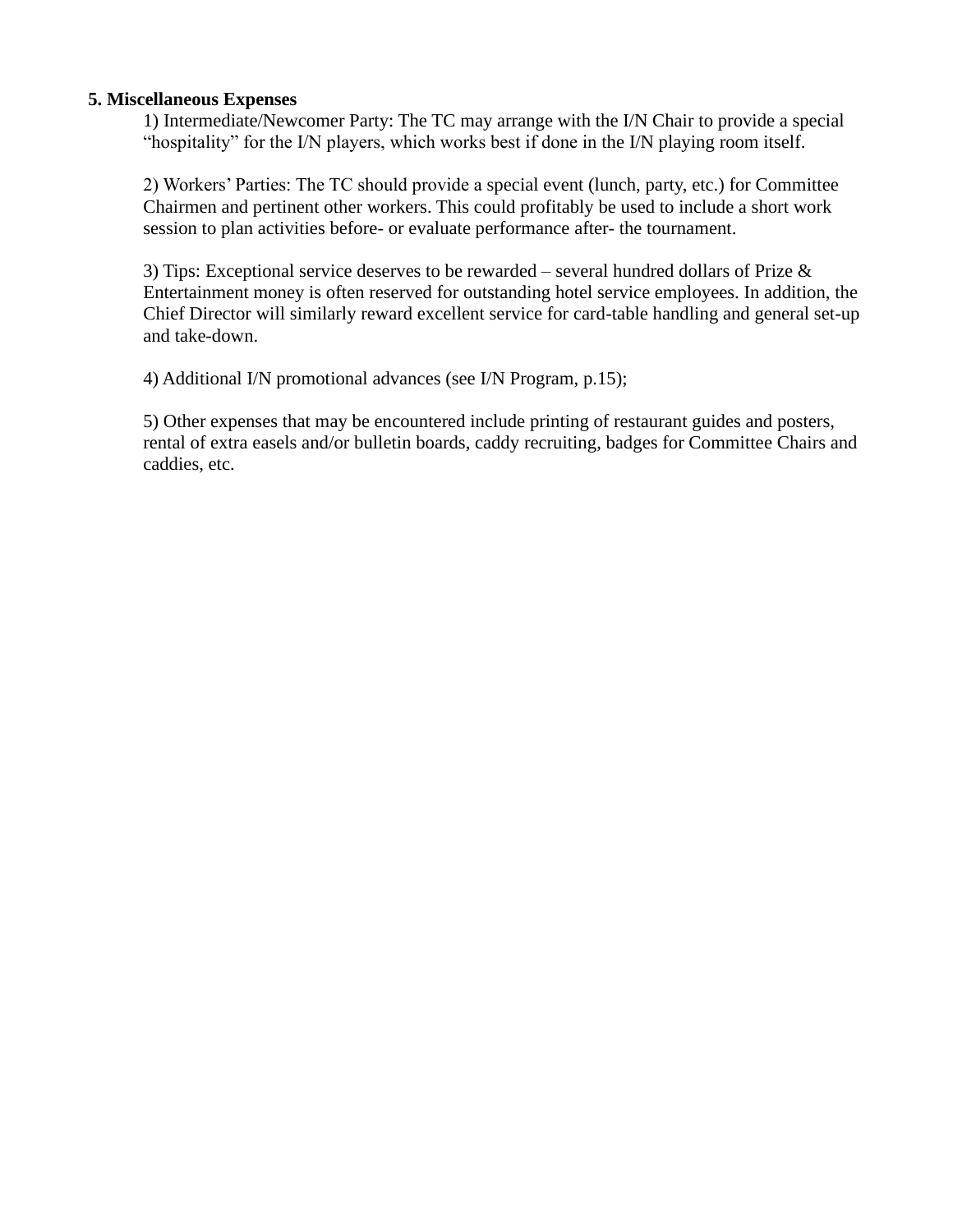| VI. TOURNAMENT BUDGET & FINAL REPORT                                                                                                                                                                                                                                                                                                                                                                                                |
|-------------------------------------------------------------------------------------------------------------------------------------------------------------------------------------------------------------------------------------------------------------------------------------------------------------------------------------------------------------------------------------------------------------------------------------|
|                                                                                                                                                                                                                                                                                                                                                                                                                                     |
| <b>ESTIMATE ACTUAL</b>                                                                                                                                                                                                                                                                                                                                                                                                              |
|                                                                                                                                                                                                                                                                                                                                                                                                                                     |
| <b>INCOME:</b>                                                                                                                                                                                                                                                                                                                                                                                                                      |
|                                                                                                                                                                                                                                                                                                                                                                                                                                     |
| Entry fees: Number of Tables: $\_\_\_$ x \$60.00 $\_\_\_\_\_\_\_$                                                                                                                                                                                                                                                                                                                                                                   |
| Miscellaneous:                                                                                                                                                                                                                                                                                                                                                                                                                      |
|                                                                                                                                                                                                                                                                                                                                                                                                                                     |
|                                                                                                                                                                                                                                                                                                                                                                                                                                     |
| Other (specify): $\frac{1}{\sqrt{1-\frac{1}{2}} \cdot \frac{1}{2}}$                                                                                                                                                                                                                                                                                                                                                                 |
| TOTAL AVAILABLE CASH: __________ ___________                                                                                                                                                                                                                                                                                                                                                                                        |
| <b>EXPENSES:</b>                                                                                                                                                                                                                                                                                                                                                                                                                    |
| Entertainment:                                                                                                                                                                                                                                                                                                                                                                                                                      |
|                                                                                                                                                                                                                                                                                                                                                                                                                                     |
|                                                                                                                                                                                                                                                                                                                                                                                                                                     |
| Other (specify): $\_\_\_\_\_\_\_\_\_\_\_\_\_\_\_\_\_\_\_$                                                                                                                                                                                                                                                                                                                                                                           |
|                                                                                                                                                                                                                                                                                                                                                                                                                                     |
|                                                                                                                                                                                                                                                                                                                                                                                                                                     |
| I/N Program:                                                                                                                                                                                                                                                                                                                                                                                                                        |
|                                                                                                                                                                                                                                                                                                                                                                                                                                     |
|                                                                                                                                                                                                                                                                                                                                                                                                                                     |
|                                                                                                                                                                                                                                                                                                                                                                                                                                     |
|                                                                                                                                                                                                                                                                                                                                                                                                                                     |
|                                                                                                                                                                                                                                                                                                                                                                                                                                     |
| Publicity (local): $\frac{1}{\frac{1}{2} \cdot \frac{1}{2} \cdot \frac{1}{2} \cdot \frac{1}{2} \cdot \frac{1}{2} \cdot \frac{1}{2} \cdot \frac{1}{2} \cdot \frac{1}{2} \cdot \frac{1}{2} \cdot \frac{1}{2} \cdot \frac{1}{2} \cdot \frac{1}{2} \cdot \frac{1}{2} \cdot \frac{1}{2} \cdot \frac{1}{2} \cdot \frac{1}{2} \cdot \frac{1}{2} \cdot \frac{1}{2} \cdot \frac{1}{2} \cdot \frac{1}{2} \cdot \frac{1}{2} \cdot \frac{1}{2}$ |
|                                                                                                                                                                                                                                                                                                                                                                                                                                     |
|                                                                                                                                                                                                                                                                                                                                                                                                                                     |
|                                                                                                                                                                                                                                                                                                                                                                                                                                     |
|                                                                                                                                                                                                                                                                                                                                                                                                                                     |
|                                                                                                                                                                                                                                                                                                                                                                                                                                     |
|                                                                                                                                                                                                                                                                                                                                                                                                                                     |
| Administrative Expenses:                                                                                                                                                                                                                                                                                                                                                                                                            |
|                                                                                                                                                                                                                                                                                                                                                                                                                                     |
| TOTAL EXPENSES: __________ _________                                                                                                                                                                                                                                                                                                                                                                                                |
|                                                                                                                                                                                                                                                                                                                                                                                                                                     |
|                                                                                                                                                                                                                                                                                                                                                                                                                                     |
|                                                                                                                                                                                                                                                                                                                                                                                                                                     |
| <b>CADDY RATE:</b> ___________________________(currently \$25 per session – any higher rates need                                                                                                                                                                                                                                                                                                                                   |
| Approval from the Finance Committee)                                                                                                                                                                                                                                                                                                                                                                                                |
| Submitted by,                                                                                                                                                                                                                                                                                                                                                                                                                       |

Tournament Chairperson

Send a copy of the preliminary budget 3-6 months before the tournament to the District 4 Treasurer, District Tournament Committee Chair and District 4 President.

 $\frac{1}{\sqrt{2}}$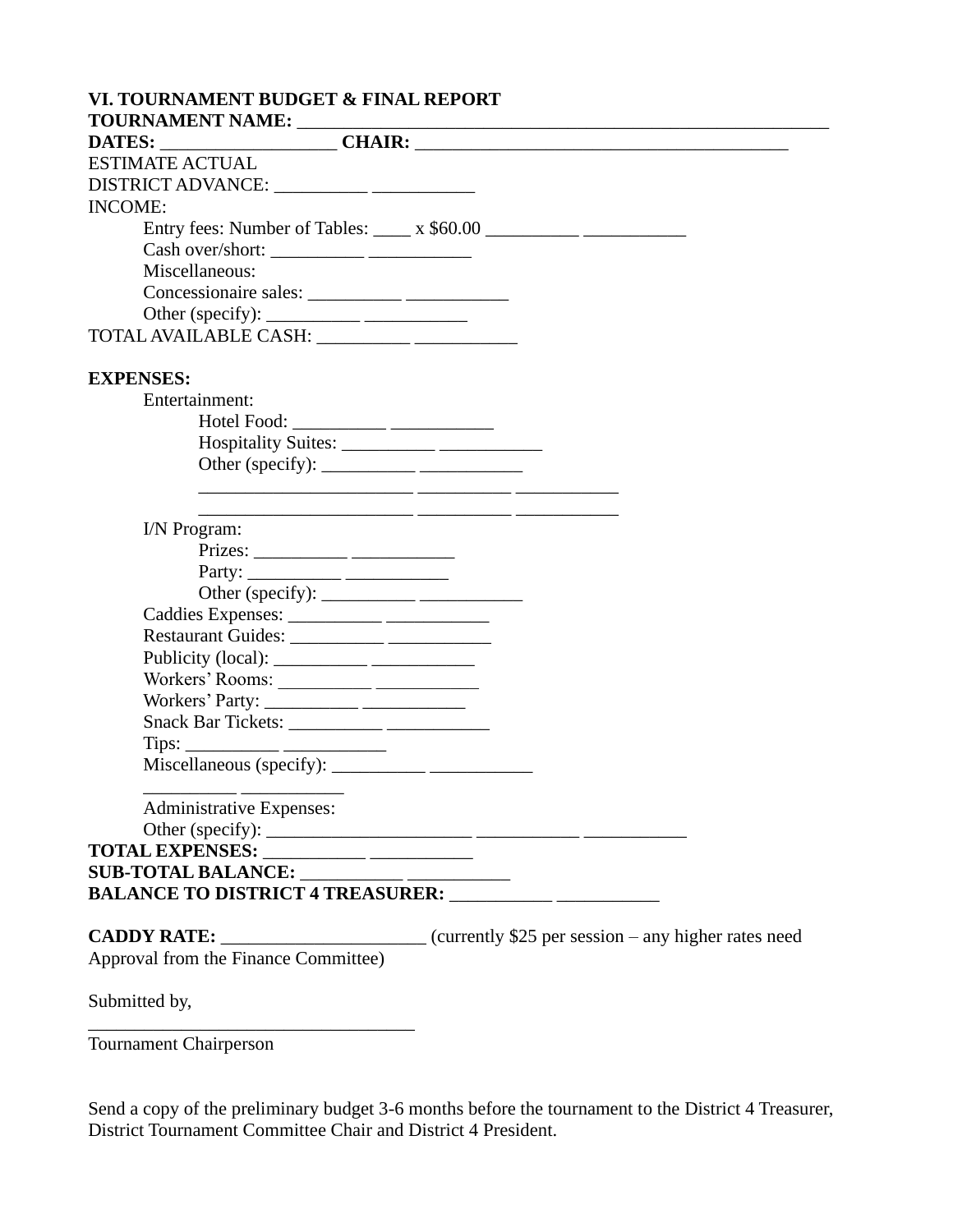Send a copy of the Final Report within 90 days after the tournament to the District 4 Treasurer (currently Pat Civale, [pat@csa-accounting.com\)](mailto:pat@csa-accounting.com) and the District 4 President.

Also send to the District 4 Treasurer a check for the balance, copies of receipts (save originals for your file), and any unawarded District 4 Event-winner Certificates plus an accounting of those that were awarded.

# **VII. DISTRICT 4 TOURNAMENT RESPONSIBILITIES**

## 1. Advertising

The District 4 President annually appoints a Publicity Chair. The Publicity Chair shall report annually on the current status plus recommendations for adjustment of District 4 advertising and publicity, including new ideas for promoting DISTRICT 4 Regional Tournaments.

District 4 utilizes the Publicity Chair, who works with TCs to provide adequate advertising for District 4 Regionals via:

1) Two-color flyers for distribution at clubs, sectional, regionals, and NABCs; The Publicity Chair (currently Joann Glasson) is provided free entries to all district events (Regionals, GNT and NAOP).

# **2. District 4 Suite**

The District 4 President or designee may host a No Smoking hospitality room at each District 4 Regional. It should be open beginning shortly after the evening session for hospitality of all bridge players. District 4 pays for provided food and beverages. When alcoholic beverages are being served, anyone under 21 years of age must be accompanied by a parent or guardian. The District 4 Hospitality Suite shall also be available at any time to conduct District 4 business (e.g. committee meetings), which at times may need to exclude guests. Use of the accompanying sleeping room is at the discretion of the District 4 President. Smoking is not allowed.

# **3. Entry Fees**

The District 4 Board of Directors determines entry fees, which currently are \$15.00 per player per session except for special situations:

1) Players with 0-5 master points play free for the first full day of each regional; 2) Youths 21 or younger may play at a reduced rate that shall be established by the TC. The reduced prices must be claimed at the time of entry-purchase. The Director selling entries shall keep records of these discounted entries, and may require proof of age.

# **4. Caddy Policies & Guidelines**

The TC may choose to appoint a Caddy Recruitment Chairman (CRC) to obtain the required caddies. Caddies frequently are students (especially home-schooled ones for tournaments during normal school days), members of local church- or activity- groups, and local players. Experienced caddies are always preferred. In the unusual cases where an insufficient number of caddies can be recruited from the local area, out-of-town caddies shall be provided local housing and shall receive IRS allowable per diem as part of their compensation. When the DIC has defined the number of caddies required in each playing session, the CRC or HC shall establish a schedule for the recruited caddies, and shall maintain a master list of those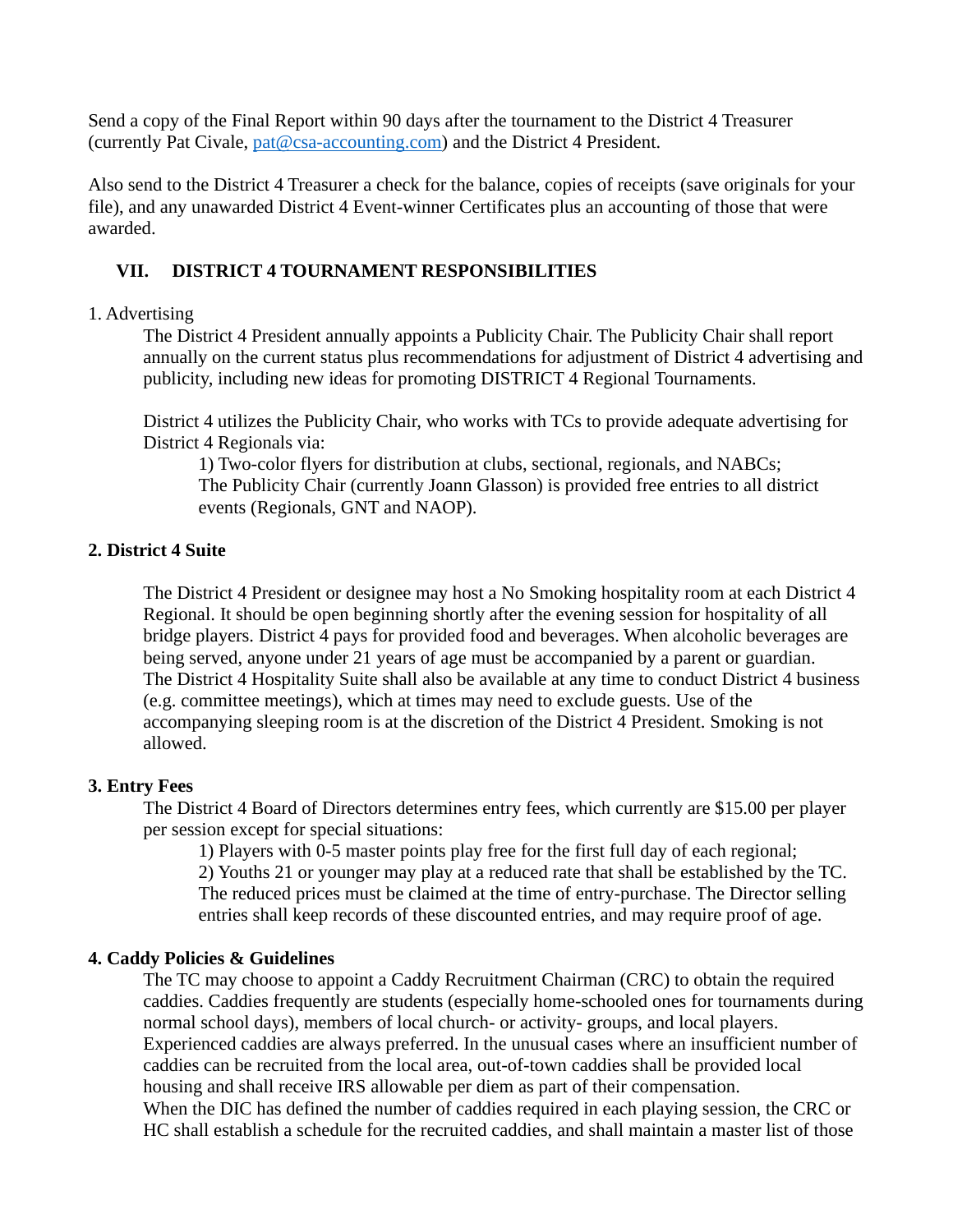caddies including the sessions of their availability for emergency call-in. (Be sure every caddy has the CRC's tournament phone number to call in case of emergency cancellation.) Once the tournament starts, only the TC, CRC and DIC have the authority to fire a caddy. The CRC and DIC shall maintain records of each caddy's sessions worked, and shall be responsible for paying them (usually after their final work session, but preliminary payments may be made when necessary). Cash to make these payments shall be obtained from the DIC upon request. After the tournament, a tabulated final accounting shall be provided to the TC and DIC. If a caddy has exhibited unacceptable performance, or if disciplinary action has been required, a report shall be prepared for presentation to the District 4 Board of Directors.

The CRC shall establish rules and restrictions for the caddies, and shall ensure that each caddy understands and abides by them (at risk of reduced pay or termination if violated). Typical caddy rules include:

- 1) Arrive 10-30 minutes before game time as appropriate in order to receive assignment, location, and work instructions
- 2) Appropriate dress code
- 3) Be courteous to all, but do not allow players' requests to interfere with required work

4) Remain in work area (notify co-worker when restroom breaks are needed)

5) At end of work session, ensure that all instructed clean-up and re-arrangements of equipment and supplies have been made

6) Do not travel alone, and always use appropriate caution when interacting with people you don't know personally -- there are those who have radically different life-styles.

The CRC shall maintain frequent communication with the DIC in order to be thoroughly knowledgeable about which sections are to be included in each event for the up-coming session and what kind of (re)arrangements will be required for the next session. The CRC shall ensure that all caddies understand their work requirements for each session, which may include collecting/sorting entries, transferring boards for team games, and collecting/sorting/submitting pick-up slips for pair games. Occasionally table gifts (e.g. snack-bar drink tickets, candy, etc.) shall be scheduled to be distributed during a specific round in the middle of a session – caddies shall be instructed to do this at the beginning of that round, retaining some extras for the Directors and for players who complain that they did not get one.

Special caddy work sessions will also occur before the first playing session and after the final one. Caddies may be assigned to set-up/take-down stanchions, bid-boxes, bid-box brackets, duplicate boards and table cards. Ensure that each of these assignments is adequately explained Caddies are scheduled for purposes of working, and thus should not be considered available to play. Occasionally an emergency occurs when one is needed to complete a partnership – never should two be recruited to make a complete table, and never should any be used if the remaining caddy staff will be overwhelmed by the amount of work to be done. Caddies who do play shall do so at no entry fee, shall receive their regular pay for the session, and shall be expected to carry out the clean-up requirements of their area after the session.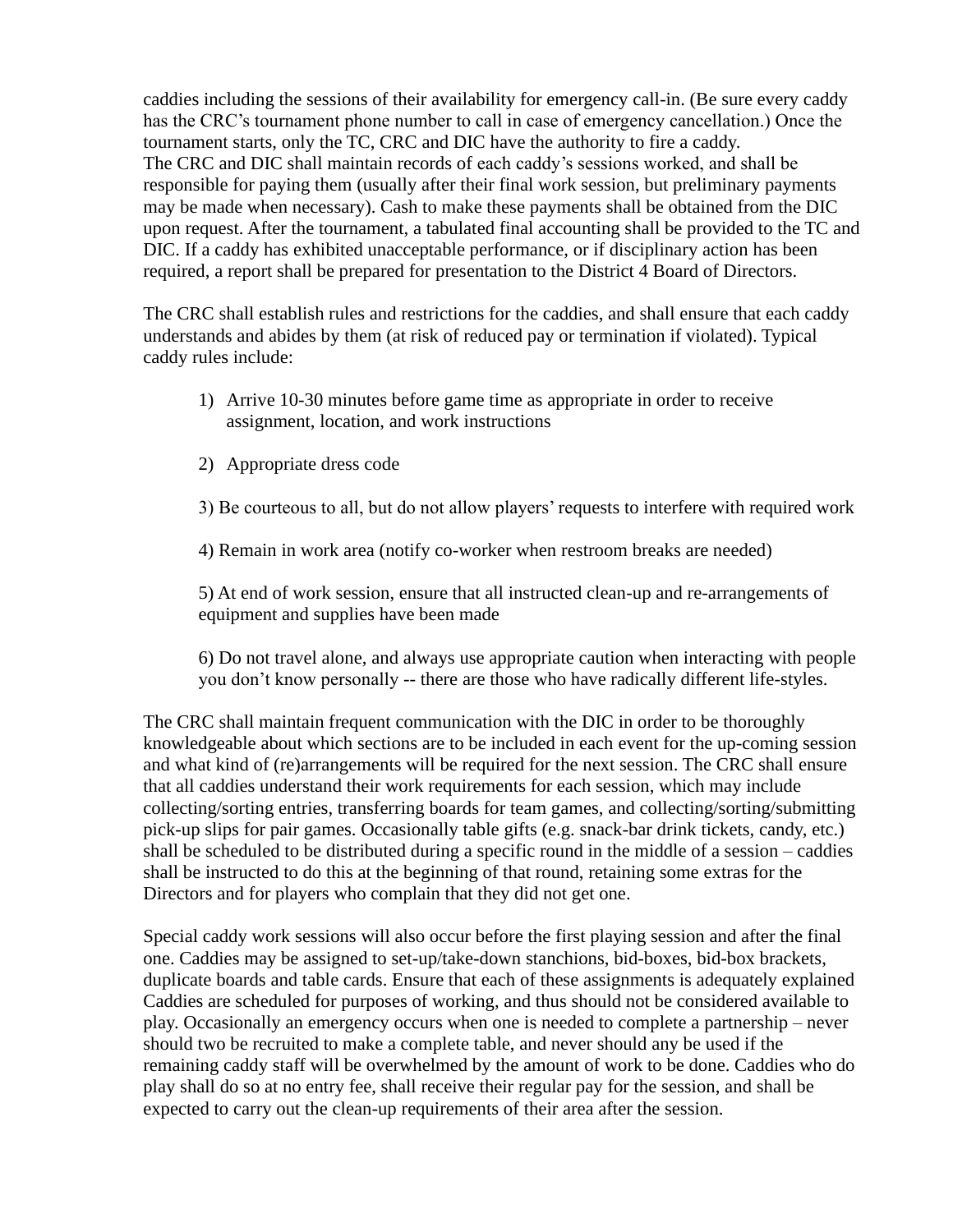# **6. Appeals**

The TC shall appoint an Appeals Coordinator to be responsible for providing Appeals Committees when requested. When Directors receive requests for Appeals Committees, they shall ask the Appeals Coordinator for a three-person committee of qualified players who are not competing in the involved event. District 4 Appeals Committees shall carry out their function in accordance with ACBL regulations. When the Appeals Coordinator is not present and has not provided a designee, the highest-ranking District 4 officer shall be asked to fill that role.

## **7. Conduct & Ethics**

Any Conduct & Ethics (C&E) Committee hearings held at a Regional shall be reported to the Chief Director, who shall then report them to the involved District Recorder for their reporting to the involved Unit Recorder. Reports of such hearings, whether or not disciplinary action is taken, shall also be reported to the ACBL Recorder.

## **8. Intermediate/Newcomer (I/N) Program**

The Intermediate/Newcomer (I/N) chair shall contact the TC and Publicity chairs to strongly advertise the 0-300 "tournament within a tournament" in order to maximize attendance and build local enthusiasm. Contact the Chair of the District 4 Publicity Committee (currently Joann Glasson 215-310-8542) for publicity ideas and techniques. Special I/N features should be emphasized:

1) 0-5 master point players receive free entry on the first full day of the tournament.

2) Trophies are presented to winners of several special Trophy Events.

# The I/N Chair shall:

- 1) Run the I/N events;
- 2) Bring and award the special event trophies
- 3) Bring a camera for winners' pictures;
- 4) Award section tops provided by the TC;

5) Hire guest speakers from tournament attendees for talks starting 30 minutes immediately before the afternoon and evening sessions. Speakers should be encouraged to keep talks at the Intermediate/Newcomer level. TC's should feel responsibility to recruit audiences, not only from the players participating in the I/N program, but also among all players at the tournament.

# **9. Compensation (Free Rooms and Entries):**

1) Free rooms for the duration of the tournament be limited to:

- a) District President
- b) Tournament Chairpersons
- c) Daily Bulletin Editor
- d) Hospitality Chairpersons

#### 2) Free single room allowance be provided for:

- a) District Director  $-2$  days only
- b) Intermediate / Newcomer Chairperson
- c) Hospitality Chairperson (If a suite is not available)
- d) Pre-Duplicator (if Applicable)
- e) Partnership Chairperson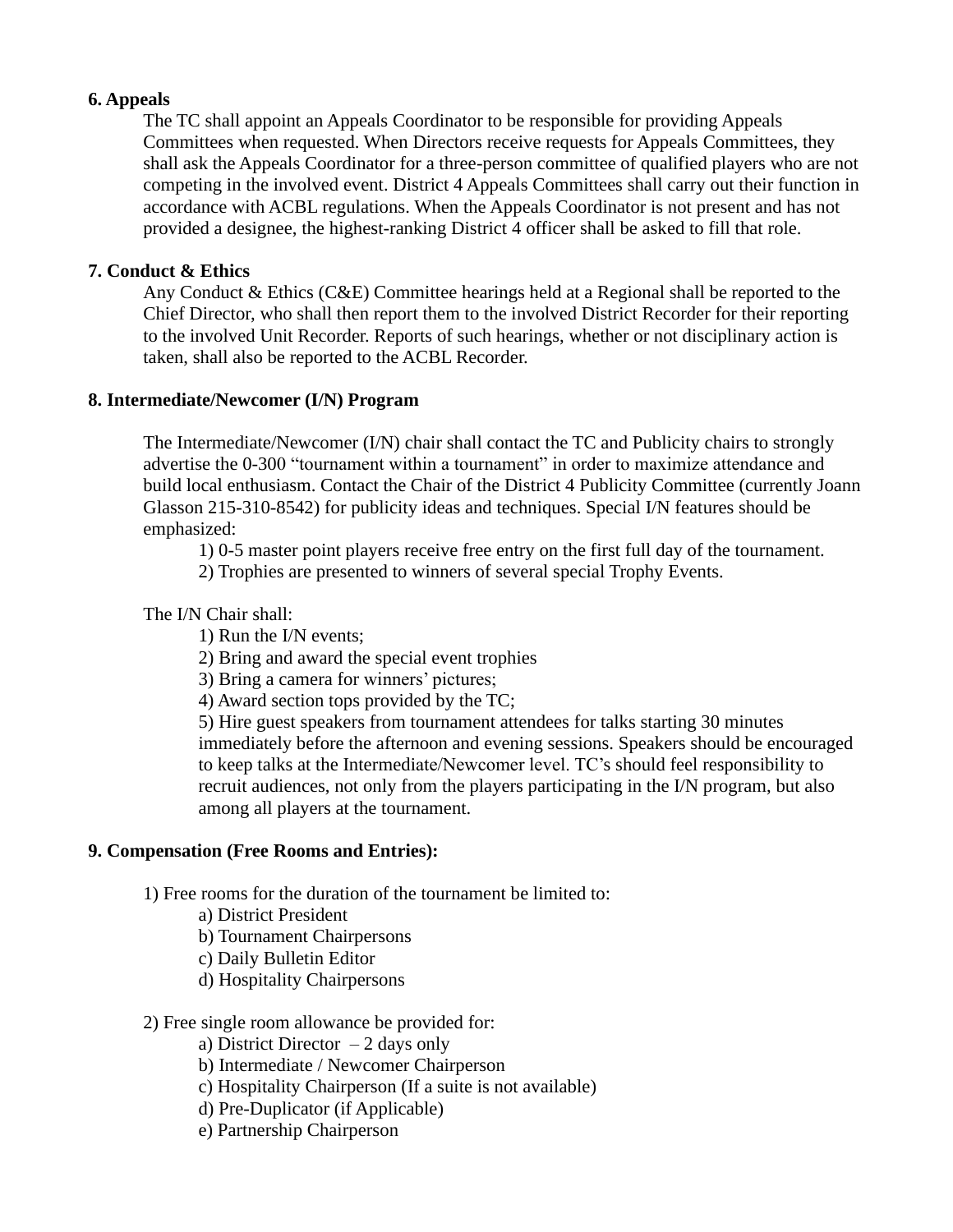f) District Secretary and Treasurer – 1 day only

3) Free Plays should be provided to the following players for any of events they play:

- a) Tournament Chairpersons (2)
- b) Hospitality Chairpersons (2)
- c) Partnership Chairpersons (2)
- d) Intermediate / Newcomer Chairpersons
- e) Daily Bulletin Editor
- g) District President
- h) District Director

4) Special Free Plays should be provided to the following:

a) Publicity Chairperson (all events)

- b) District Tournament Coordinator (two days or 4 entries)
- c) District Vice Presidents (one day only, 2 entries)
- d) District Secretary (one day only, 2 entries)
- e) District Treasurer (one day only, 2 entries)

f) Grand National Chairmen (Pairs and Teams) (one day only, 2 entries)

g) Speakers for I/N lecture or general bridge program (one single session entry per lecture)

## 10. Education Courses

Courses will be sponsored by the appropriate District or Unit at DISTRICT 4 Regionals when warranted by need or desire. Such sponsorship shall include any accompanying financial gain or loss. Those courses to be held should be advertised in the tournament flyer, and may include:

- 1) CDIN Club and Cruise Director with Intermediate/Novice Accreditation;
- 2) TC/DIN Tournament Coordinator/Director of I/N Programs;
- 3) Teacher Program.

Successful participants shall receive District 4 accreditation. District 4 will provide advertising for CDIN and teacher courses, and will contribute \$25 per District 4 member toward the cost. District 4 members who attend these courses at other regional tournaments or NABCs may apply to District 4 for reimbursement of \$25. Another course which District 4 will sponsor at no cost to District or Unit is the Club Director Refresher Course – the Host Organization shall attempt to obtain free space for it, but if necessary District 4 will pay the room cost.

#### 11. Miscellaneous

Conditions of Contest are available to TCs upon request to the Director in Charge. When there are only enough teams in a Knockout event for two brackets, the top bracket of the event will be handicapped. Conditions of Contest for KO Events will be posted at all District 4 Regional Tournaments. All KO Events should be advertised as "Handicapped at the DIC and TCs discretion". Note that top brackets where all the teams have in excess of 10000 master points shall not be handicapped and bottom brackets where there are teams that are over 4000 master point shall always be handicapped.

Swiss Team events on the final tournament day shall have a 30-minute lunch break at times designated by the DIC. There must be ample food available for the break at the tournament site. Breaks shall be scheduled such that all players are not breaking simultaneously. Bridge-related advertising/publicity from non-District 4 locations is encouraged for display on our information tables.